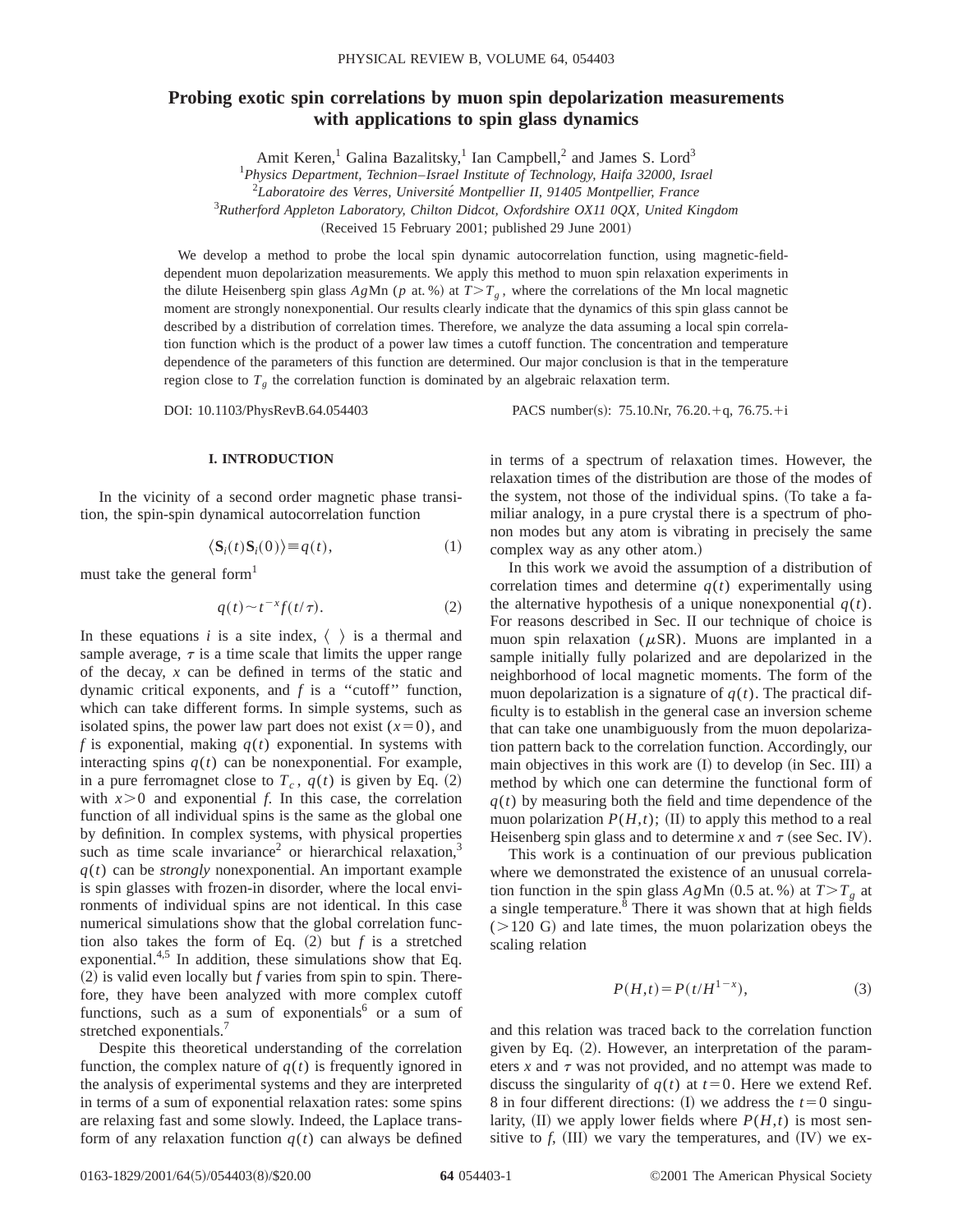amine three different samples of  $AgMn$  ( $p$  at. %) with  $p$  $=0.1$ , 0.3, and 0.5 where  $T<sub>g</sub>=0.51$ , 1.45, and 2.80 K, respectively. This allows us to estimate the various parameters of  $q(t)$  as a function of  $p$  and  $T$ . Our most important finding is that  $q(t)$  depends on temperature mainly through  $x(T)$  in these samples.

### **II. EXPERIMENTAL ASPECTS AND RAW DATA**

As demonstrated in Ref. 8 and derived again in Sec. III a clear evidence for an exotic correlation function is the scaling relation of Eq.  $(3)$ . In order to find this type of scaling experimentally from the raw muon spectra with good certainty, one must vary the external field over two orders of magnitude. The  $\mu$ SR technique is especially well adapted for this task since the signal intensity is independent of *H*, and one can vary the magnetic field considerably, the upper limit being given by the fields available in the experimental setups, and the lower limit being related to the range of applicability of the analysis method. In addition, experiment shows that the typical time scales are of the order of a microsecond, which falls between the ranges covered conveniently by neutron techniques and by conventional susceptibility techniques.

Our  $\mu$ SR experiments were performed in ISIS where magnetic fields up to 4 kG are available. In these experiments we measure the time- and field-dependent asymmetry *A*(*H*,*t*) of the decay positrons in the directions parallel and antiparallel to the initial muon polarization. This asymmetry is proportional to  $P(H,t)$  where *H* is applied in the direction of the initial polarization, and  $P(H,0)=1$ ; for more details see Ref. 8. The fields applied for each sample obey the condition  $\mu_{eff}H < T_g$ , where  $\mu_{eff}$  is the magnetic moment of the Mn ions. This condition ensures that the impact of the fields on the local moment correlation function is minimal. Standard frequency-dependent susceptibility measurements on spin glasses show that a magnetic field has negligible effect on the spin glass relaxation, even at quite low frequencies corresponding to times of the order of a millisecond; as the  $\mu$ SR technique is intrinsically limited to time scales of the order of a microsecond or less, we can safely ignore any direct effects of magnetic fields on the local moment relaxation.

We have used *Ag*Mn since Ag nuclear moments are negligible and there is no need to worry about background relaxation from Ag nuclei. Although dilute, the Mn nuclear moments are large and it turns out that the Mn nuclear term can influence the muon depolarization signal in zero applied field. The samples were prepared by melting in a sealed quartz tube, followed by strong cold work. The samples were transformed from buttons to sheets about 0.2 mm thick and were then annealed for a week under vacuum. This technique is standard for ensuring complete homogenization. The glass transition temperatures were determined using a standard acsusceptibility method. For the  $p=0.3$  and  $p=0.1$  concentrations we were assisted by the dilution refrigerator of C. Paulsen in Grenoble.

Representative  $A(H,t)$  measurements in the  $p=0.5$  and 0.1 samples at  $T=2.9$  and 0.6 K, respectively, and at various



FIG. 1. Asymmetry vs time in two samples for various longitudinal magnetic fields. The solid lines are fits to the model described in the text.

fields, are shown in Fig. 1 panels  $(a)$  and  $(b)$ . Clearly, *H* affects the muon polarization very strongly over more than two orders of magnitude. The larger *H* the weaker the relaxation. This well known effect is called decoupling. The scaling relations of Eq. (3) are shown to hold with  $x \rightarrow 0$  at high fields and late times for the  $p=0.5$  sample in Fig. 2. Our aim is to account for the rate of decoupling, namely, the scaling relations, quantitatively.

#### **III. ANALYSIS**

First we would like to emphasize the need for a different type of analysis for our data. In the Appendix we show that the muon polarization is determined by the field-field dynamical autocorrelation function



FIG. 2. The asymmetry from Fig.  $1(a)$  plotted as a function of  $t/H<sup>1</sup>$  for fields higher than 240 G. This plot demonstrates the experimental validity of Eq.  $(3)$  with  $x \rightarrow 0$ .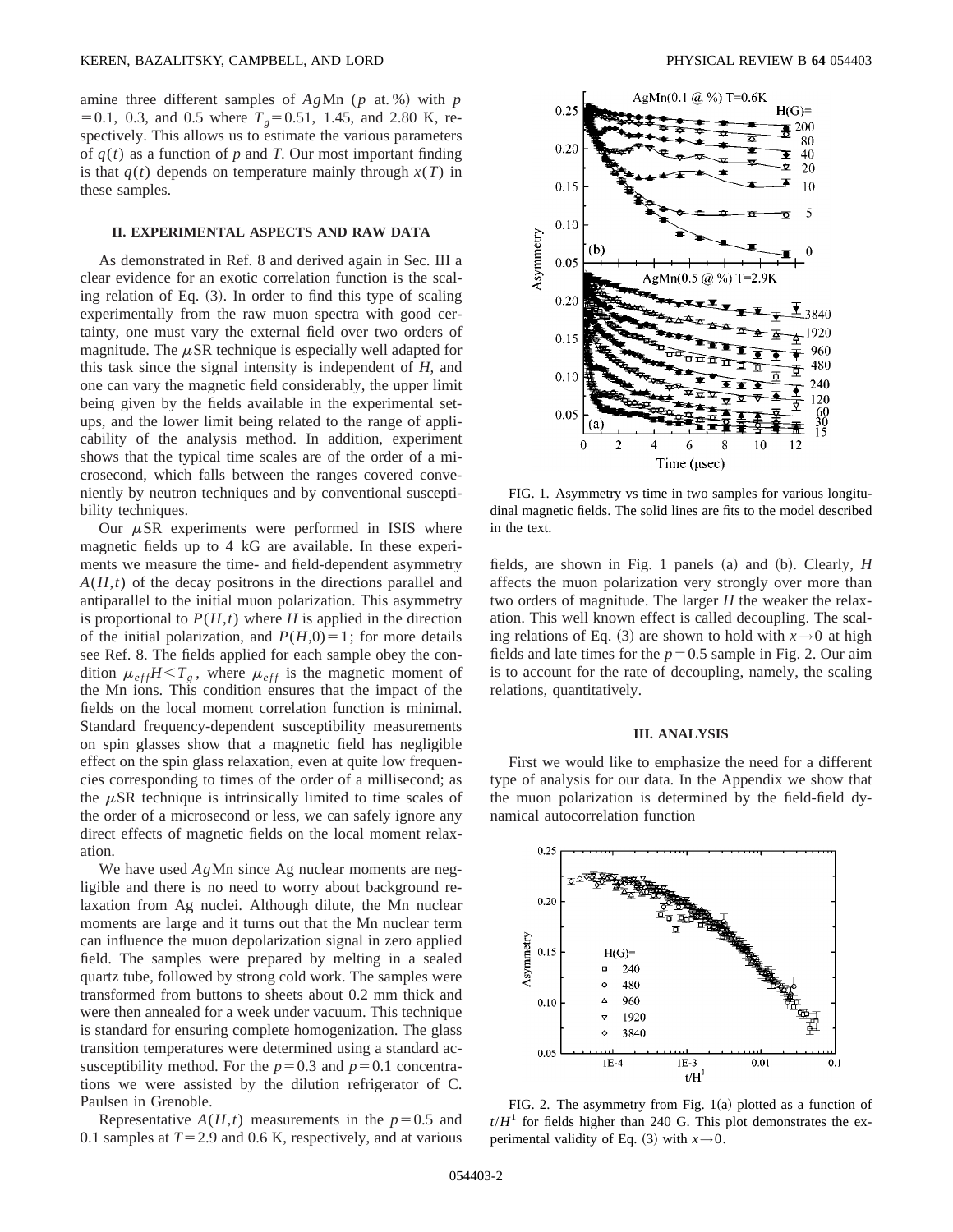$$
\Phi(t) \equiv \gamma_{\mu}^{2} \langle \mathbf{B}^{d}_{\perp}(t) \cdot \mathbf{B}^{d}_{\perp}(0) \rangle
$$

(rather than by q), where  $\mathbf{B}_{\perp}^d$  is the dynamic magnetic field at the muon site perpendicular to the external field **H**, and  $\gamma_{\mu}$  $= 85.16$  MHz/kG is the muon gyromagnetic ratio. In the high field and late time limit we arrive at the relation

$$
P(H,t) = P[t/T_1(H)],\tag{4}
$$

where

$$
\frac{1}{T_1(H)} = \int_0^\infty \Phi(t') \cos(\gamma H t') dt'.
$$
 (5)

Since in a spin glass there are no cross correlations between spins one expects  $\Phi(t) \propto q(t)$ . Therefore, for an exponential correlation function  $q(t)$  with a single correlation time we write

$$
\Phi(t) = 2\Delta^2 \exp(-t/\tau), \tag{6}
$$

where

$$
2\Delta^2 = \gamma_\mu^2 \langle \mathbf{B}^2_\perp \rangle.
$$

In this case the muon relaxation rate is given by the known expression

$$
\frac{1}{T_1(H)} = \frac{2\Delta^2 \tau}{1 + (\gamma_\mu \tau H)^2}.
$$

However, in a spin glass, the muon could stop in a variety of environments and can experience different instantaneous fields or correlation times. If we allow for a distribution of  $\Delta$ and/or  $\tau$  we can obtain an average polarization  $\bar{P}$  by

$$
\overline{P}(H,t) = \int \int \rho(\Delta,\tau) P\left(\frac{2\Delta^2 \tau t}{1 + (\gamma_\mu \tau H)^2}\right) d\Delta d\tau.
$$

Nevertheless, if  $\gamma_{\mu}H \geq 1/\tau^{\text{min}}$ , where  $\tau^{\text{min}}$  is the shortest correlation time in the distribution, we expect

$$
P(H,t) = P(t/H^2),
$$

which is in contrast to the experimental observation depicted in Fig. 2. This brings us to one of the important conclusions of our experiments: a distribution of correlation times could not explain our data.

The second problem with the standard analysis method emerges from the ''wiggles'' seen in the data at early times and low fields. These could not be accounted for by Eq.  $(4)$ , which does not have oscillating terms. The source of the oscillations are those muons for which the transverse magnetic field has not relaxed abruptly during the time of one rotation. These muons will oscillate around the vector sum of both internal and external fields at a frequency  $\omega$  $= \gamma_{\mu} \sqrt{H^2 + B_{\perp}^d}$ . Since at  $T > T_g$  there is a distribution of  $B^d$ with zero average, the contribution of the dynamic field will show up as a relaxation of the wiggles, while the frequency of the wiggles will be at  $\omega = \gamma_{\mu}H$ . Roughly, if there is a cutoff time  $\tau$ , then by the time  $t > \tau$  abrupt field relaxation occurs for all muons. Therefore, the wiggle pattern will not be seen for longer times. As a result, the observation of a wiggle pattern up to time *t* is a proof of local moments that do not relax abruptly within this time scale, and so gives a model-independent estimate of  $\tau$ . The fit procedure described below provides a quantitative method to include this type of observation within the global analysis of the fielddependent muon depolarization.

Having demonstrated that neither the field-time scaling relations nor the wiggles in the data could be accounted for with standard analysis methods we turn to describing our alternative approach. If one does not take the long time limit that led to Eqs.  $(4)$  and  $(5)$ , one finds (see the Appendix) that the relation between  $P(H,t)$  and  $\Phi(t)$  is via the expression

$$
P(H,t) = P_0 \exp[-\Gamma(H,t)t],\tag{7}
$$

where

$$
\Gamma(H,t)t = \int_0^t (t-t')\Phi(t')\cos(\gamma_\mu Ht')dt'.
$$
 (8)

This expression can produce the oscillations seen in the data [for the exponential case given by Eq.  $(6)$  see Ref. 9]. Motivated by the success of Eq.  $(2)$  in accounting for the preliminary data of Ref. 8 we examine here the correlation function

$$
\Phi(t) = 2\Delta^2 \frac{\tau_e^x}{(t + \tau_e)^x} \exp(-t/\tau_l),\tag{9}
$$

where  $\tau_e$  and  $\tau_l$  are an early and late time cutoff, respectively. This  $\Phi(t)$  is properly normalized at  $t=0$ . From neutron spin echo data,<sup>10</sup>  $\tau_e$  is of the order of 1 ps, and approximately independent of temperature. Therefore, we are safe to assume that the time at which the muon polarization is first measured (0.1  $\mu$ s) is much longer than  $\tau_e$ . In other words, our experiment is in the limit of  $t \ge \tau_e$ , and we can write

$$
\Phi(t) = 2C\iota(t),
$$

where

$$
C \!=\! \Delta^2 \tau_e^x
$$

and

$$
\iota(t) = t^{-x} \exp(-t/\tau_l). \tag{10}
$$

Now we express

$$
\Gamma(H,t)t = 2\Delta^2 \tau_e^x \int_0^t (t-t')\,\iota(t')\cos(\gamma Ht')dt'.
$$
 (11)

To be rigorous we should allow for a distribution of all the parameters in the correlation function. This, of course, will lead us nowhere. Therefore, we assume only a distribution of  $\Delta$  and so assume a unique form of  $q(t)$  for all local spins. This assumption appears physically reasonable and as we shall see it allows us to account for our data successfully. We note that all  $\mu$ SR data to date were analyzed using this assumption, and, in particular, the following distribution $11$ was chosen: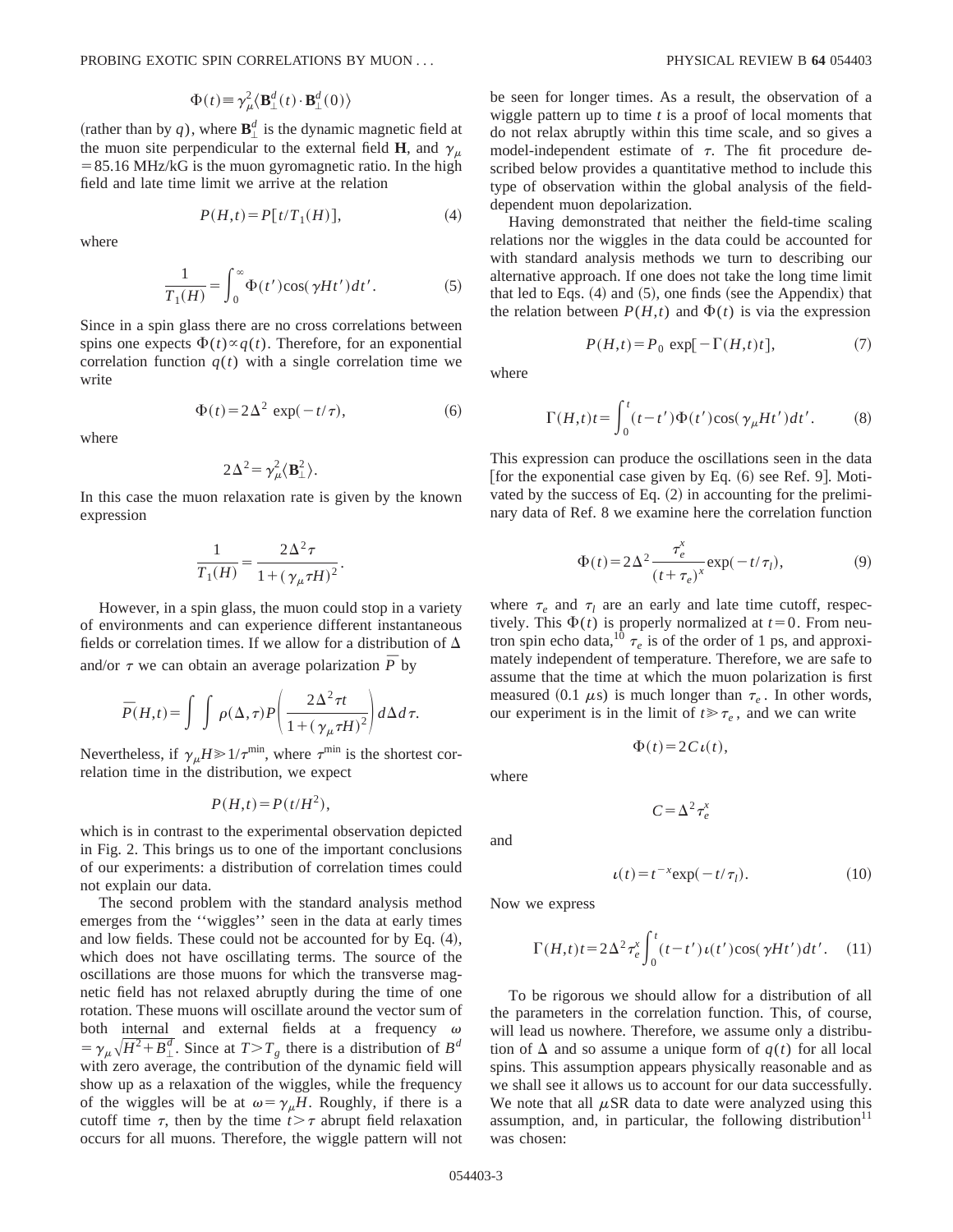$$
\rho(\Delta) = \sqrt{\frac{1}{2\pi}} \frac{\Delta^*}{\Delta^2} \exp\left(-\frac{1}{8} \left[\frac{\Delta^*}{\Delta}\right]^2\right).
$$
 (12)

As before the average muon polarization  $\bar{P}$  is given by

$$
\overline{P}(H,t) = P_0 \int \rho(\Delta) \exp[-\Gamma(H,t)t] d\Delta,
$$

which leads to

$$
\bar{P}(H,t) = P_0 \exp(-[\Gamma^*(H,t)t]^{1/2}), \tag{13}
$$

where

$$
\Gamma^*(H,t)t = 2C^* \int_0^t (t-t')\,\iota(t')\cos(\gamma Ht')\,dt',\quad(14)
$$

and

$$
C^* = (\Delta^*)^2 \tau_e^x. \tag{15}
$$

The difference between *P* before averaging over  $\triangle$  and  $\overline{P}$ (after the average) is fundamental and is manifested in the appearance of a power  $1/2$  in the exponent of Eq.  $(13)$ . In fact, the reason for choosing  $\rho(\Delta)$  given by Eq. (12) is that experimental data agree well with Eq.  $(13)$ . In contrast, the difference between  $\Gamma$  and  $\Gamma^*$  is minor; *C* is simply replaced by  $C^*$ , namely,  $\Delta$  is replaced by  $\Delta^*$ . In reality we do not use Eq.  $(13)$  but rather fit our data to

$$
\overline{P}(H,t) = P_0 \exp(-\left[\Gamma^*(H,t)t\right]^\beta) \tag{16}
$$

with  $\beta \sim 1/2$  a global parameter for all samples and temperatures.

It is instructive to examine Eqs.  $(16)$  and  $(14)$  numerically for a particular example of  $\iota(t)$ . The integral of Eq. (14) is well defined and could be evaluated by the improper integration method.<sup>12</sup> In Fig. 3(a) we depict the numerical  $P(\omega, t)$ vs *t* for various values of  $\omega = \gamma_p H$  where the parameters of the correlation function are  $C^*=1$ ,  $x=0.3$ ,  $\tau_l=3.3$ , and in Eq. (16)  $\beta$ =0.5 (for other cases, see Ref. 13). There are two important features in this figure. First, at low frequencies there are pronounced wiggles in the simulation waveform at early times, as in the data. The time scale on which wiggles are observed  $(t_w)$ , which is demonstrated on the graph, obeys  $t_w \leq \tau_l$ . Therefore, as mentioned before,  $\tau_l$  could be estimated by visually inspecting the low field, early time data. Second, there is absolutely no difference in the polarization between  $\omega=0$  and  $\omega=0.3$ . In other words, at low fields the polarization is field independent and the field impacts the polarization only for  $\omega > 1/\tau_l$ . This provides a complementary qualitative method of estimating  $\tau_l$ . In fact, both methods are well known for the pure exponential correlation function. The point being made here is that these methods are correct even when a power law multiplies the exponential decay term in the expression for  $q(t)$ , so direct observation of the threshold value of the field dependence of the polarization is a complementary, model-independent method of estimating the cutoff time.

In Fig. 3(b) we show the numerical  $P(\omega, t)$  vs  $t/\omega^{0.7}$  for  $\omega \ge 5$ . Clearly, at high enough frequencies and late enough



FIG. 3. (a) The polarization generated using Eqs.  $(10)$ ,  $(13)$ , and (14), for various frequencies  $\omega = \gamma_{\mu}H$ . (b) Demonstrating the theoretical validity of Eq. (3) for high enough values of  $\omega = \gamma_{\mu}H$  and late times.

times scaling of the form of Eq.  $(3)$  indeed holds. The critical value above which *H* and *t* are considered large is determined by  $\tau_l$ . Late time is  $t > \tau_l$ , and high fields are *H*  $\geq (\gamma_{\mu} \tau_l)^{-1}$ . It is therefore very important to observe wiggles and/or a strong field effect in the data  $(e.g., Fig. 1)$  before the cutoff time and *x* can be obtained unambiguously from the scaling.

We now apply these concepts to the analysis of our  $\mu$ SR data. The analysis of the measurements shown in Fig.  $1(a)$  is discussed in detail using four steps. First, we estimate  $\tau_l$ . The wiggles in the waveform prevail for  $t_w \sim 2 \mu s$ , and fields as small as 30 G ( $\omega$ =2.5 MHz) impact the polarization. Both these observations indicate that  $\tau_l$  is of the order of 1  $\mu$ s. Second, we evaluate *x*. From the value of  $\tau_l$  we expect scaling to hold for  $t > 1$   $\mu$ s and for fields bigger than 100 G. Indeed, in Fig. 2 when  $t/H^1 > 0.01$  (and even much earlier) all data sets collapse onto one line, meaning  $x \rightarrow 0$  (as mentioned before). Third, we estimate  $C^*$  and  $\beta$ . By expanding  $u(t)$  in powers of *t*, performing the integral of Eq.  $(14)$  term by term for the zero field case  $(H=0)$ , and keeping only the first term we find that

$$
\Gamma^*(0,t)t = \frac{2C^*t^{2-x}}{(2-x)(1-x)} + O(t^{3-x}).
$$

Using this relation in Eq.  $(16)$ , and fitting the lowest field, early time data to a stretched exponential (while holding *x* fixed from the second step), we can obtain  $C^*$  and  $\beta$ . The values found up to now for  $C^*$ , *x*,  $\tau_l$ , and  $\beta$  are used as initial guesses for a global fit (at a given  $T$ ) for all applied fields. In the global fit we allow freedom in *H* for fields  $\leq 30$ G in order to account for the sample's susceptibility and demagnetization, and also since our power supply does not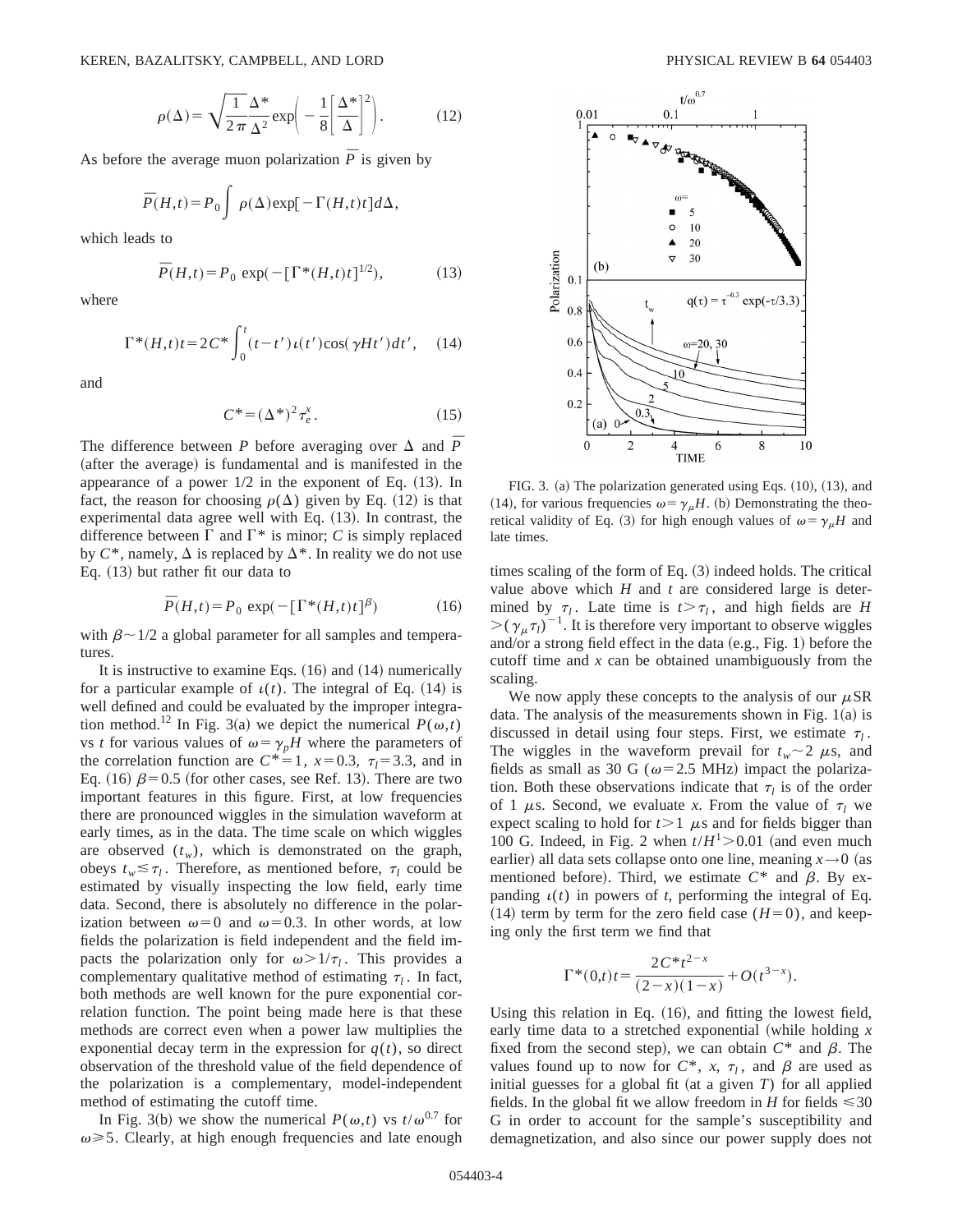

FIG. 4.  $x$  [from Eq.  $(10)$ ] plotted vs temperature for different samples.

give accurate values in such small fields. The global fit produces values of *x* somewhat larger than those obtained from scaling and smaller error bars. The results of this fit procedure are presented in Fig.  $1(a)$  by the solid lines. Our model captures the essence of the wiggles, although for some fields it fails to capture the fine details of the waveform at early times. More importantly, the model accounts very well for the data past the wiggles for more than 2.5 orders of magnitude in field. The same analysis method is applied to our series of samples at various temperatures. We find that  $\beta$  $=0.45(5)$  globally for all samples and temperatures. A second example of the success of this analysis procedure is depicted in Fig.  $1(b)$  by the solid lines.

At first sight it would appear that with so many fit parameters no significant conclusions could be reached. In fact, because a single set of fit parameters is being used to fit a whole family of curves and because different parameters dominate the behavior at different ranges of time and field, the fit parameters are well pinned down. There is some interplay between different parameters so the values are correlated, but it turns out that the conclusions that we will reach  $r$  (relaxation dominated by  $x$ , cutoff times comparable to or longer than a microsecond) are robust. To get fully reliable and unique fits, certain purely experimental parameters (background and initial anisotropy for the whole range of fields used) must be well established from independent control runs.

#### **IV. RESULTS**

We now turn to discuss the outcome of the fits. The power *x* is plotted vs  $T/T_g$  in Fig. 4. At all temperatures studied (from  $T_g$  to about  $2T_g$ ) we find x values that are clearly bigger than zero, and increase with increasing *T*, in qualitative agreement with Ogielski's simulations $4$  and with the more recent results of Franzese and Coniglio.<sup>5</sup> In general, at a given  $T/T_g$ , the power *x* appears to increase with increasing magnetic ion concentration *p*. Theoretically, near a continuous phase transition the power  $x$  is expected to relate to the static and dynamic critical exponents through  $x=(d$  $+\eta$ /2*z*<sup>4</sup>. We find *x* values that are of the order of 0.15 close



FIG. 5. Demonstrating that neither the wiggling time  $t_w$  nor the sensitivity of the polarization to the field are varying with temperature. The inset shows the late cutoff time  $\tau_l$  as given by Eq. (10) versus  $T/T_g$  for the  $p=0.1$  sample.

to  $T<sub>g</sub>$ . This should be compared with the value of 0.13 that can be estimated from exponents obtained by magnetic measurements at low frequencies on the same type of alloy.<sup>14</sup> This exponent could be expected to be independent of concentration for dilute alloys.

As for the cutoff time  $\tau_l$ , we have noticed that  $\tau_l$  changes little as a function of the temperature over the temperature range we have studied. This is best demonstrated in the *p*  $=0.1$  sample where the waveform has strongest wiggles and strong field dependence, and is therefore most sensitive to  $\tau_l$ . In Figs. 5(a) and 5(b) we present *P(H,t)* at three representative fields and two different temperatures approaching  $T<sub>g</sub>$ . Clearly, a field as small as 5 G ( $\omega$ =0.4 MHz) impacts the polarization at both temperatures, and there is no big change in the wiggle time  $t_w$  ( $\sim$ 10  $\mu$ s) between these temperatures. Thus  $\tau_l$  remains longer than a few microseconds up to  $T/T_g = 1.43$ . In the inset of Fig. 5(a) we show the fit results for  $1/\tau_l$  for the  $p=0.1$  sample, demonstrating once again that we do not observe a critical temperature dependence. On general physical principles related to any continuous transition,  $\tau_l$  should diverge as *T* tends to the ordering temperature (see, for instance, Ogielski's Ising spin glass simulations<sup>4</sup>). The present data simply indicate that for the concentrations and temperature ranges studied  $\tau_l$  is at the edge or out of the muon dynamic window.

Finally, we examine the parameter  $C^*$ . The mean square of the field  $\langle \mathbf{B}_\perp^2 \rangle$  (or  $\Delta^2$ ) at a given site should be *T* independent, and so should  $(\Delta^*)^2$ . If  $\tau_e$  is also *T* independent,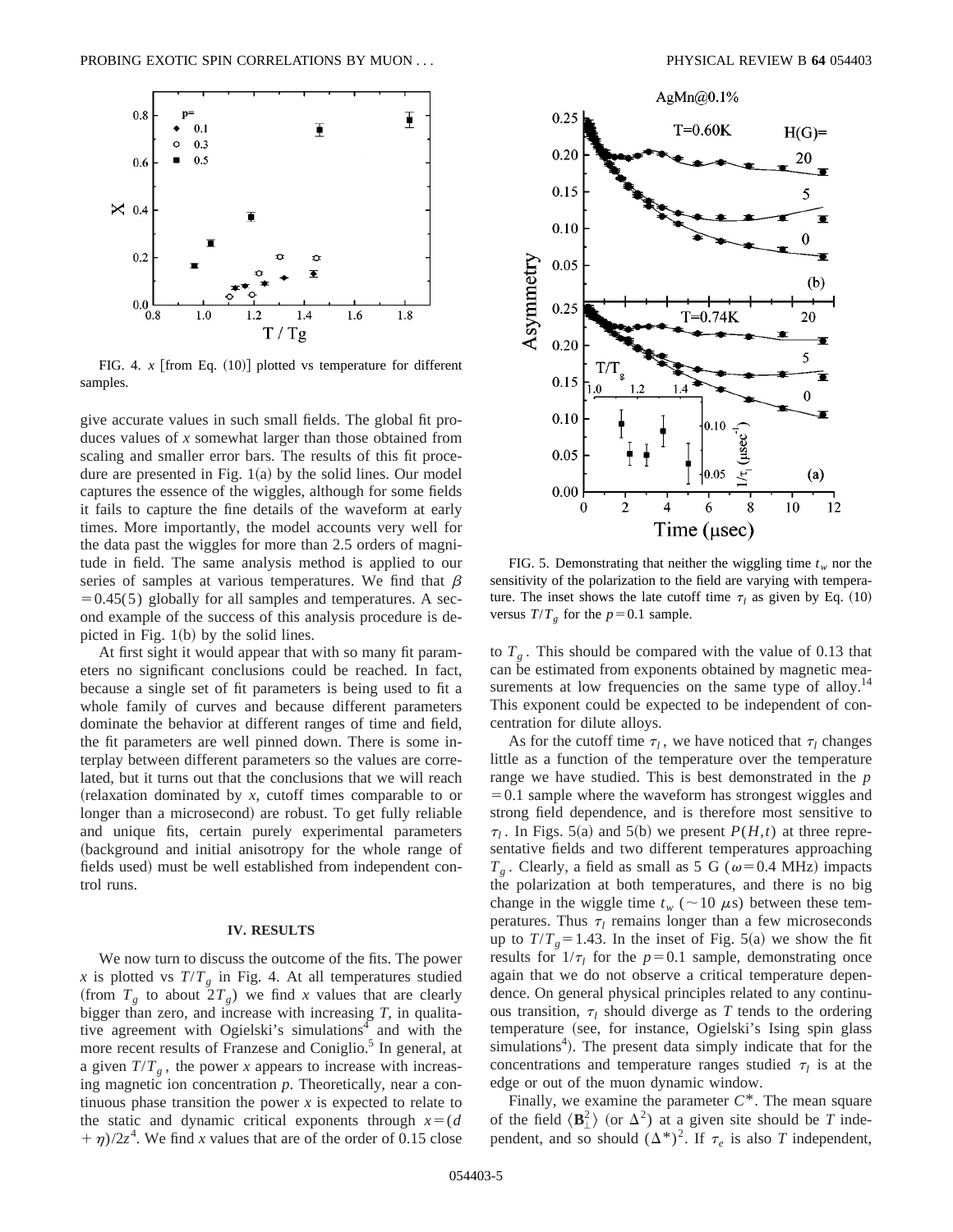

FIG. 6. The prefactor  $C^*$  plotted versus  $x$  on a semilogarithmic scale [see Eq.  $(15)$ ]. The temperature is an implicit parameter. The solid curves are linear fits. Their slope is interpreted as  $\log_{10} \tau_e$  and presented in the inset.

we expect from Eq. (15) a  $\log_{10}(C^*)$  against *x* plot to be a straight line. Indeed, a linear dependency between  $log_{10}(C^*)$ and *x* is consistent with the data as shown in Fig. 6. The slope of the line at each concentration is  $log_{10} \tau_e$  and the intercept is  $2 \log_{10}(\Delta^*)$ . The values of the intercepts have large error bars (since we do not have data at sufficiently small *x*) and are therefore not presented. Nevertheless, a rough estimate of  $\Delta^*$  indicates that the condition for validity of our analysis, namely,  $H > \Delta^*$  (see the Appendix) holds for  $H \ge 10$  G for the  $p=0.5$  and 0.3 samples, and  $H \ge 1$  G for the  $p > 0.1$  sample as done here. The values of  $log_{10} \tau_e$  are presented in the inset of Fig. 6 for the different samples. These values make the conjecture  $t \ge \tau_e$  self-consistent, although we find  $\tau_e$  for the  $p=0.1$  sample unacceptably small. Nevertheless, our analysis indicates that the *T* dependence of *C*\* is due only to  $x(T)$ .

To summarize, we demonstrate that a distribution of correlation times cannot account for the muon polarization as a function of both field and time. However, we can account for our data provided that each muon experience a local field correlation function given by Eq.  $(9)$ , where the only difference between different muons is in the value of  $\Delta$ . Our analysis shows that out of all the parameters that determine *P*(*H*,*t*), namely, *x*,  $\tau_l$ ,  $\tau_e$ , and  $\Delta^*$ , the only one that is temperature dependent is *x*. We thus conclude that the dynamic behavior of this family of dilute spin glasses near  $T_g$ is controlled essentially by the temperature dependence of the power law exponent *x*.

### **ACKNOWLEDGMENTS**

We would like to thank the ISIS facility for its hospitality. This research was supported by the Israeli Academy of Science, and by the EU TMR program. We also would like to thank C. Paulsen for measuring  $T_g$  in our low concentration samples using his dilution refrigerator.

### **APPENDIX FROM FIELD CORRELATIONS TO SPIN LATTICE RELAXATION**

In this Appendix we derive the expected behavior of the polarization of a local probe, which is out of equilibrium, in a dynamic field environment. For simplicity we use a semiclassical approach. A more complete result, based on a full quantum treatment, can be found in the literature<sup>15</sup> but there is no detectable difference. In the semiclassical method we decompose the Hamiltonian of a spin 1/2 experiencing both an external static field *H* and an internal dynamically fluctuating field  $\mathbf{B}^d(t)$  into

$$
\mathcal{H} = \mathcal{H}_0 + \mathcal{H}'(t),\tag{A1}
$$

where

$$
\mathcal{H}_0 = -\gamma_\mu S_z H \tag{A2}
$$

is the secular part, and the interaction part is

$$
\mathcal{H}' = -\gamma_{\mu} \mathbf{S} \cdot \mathbf{B}^d(t). \tag{A3}
$$

The time-dependent field  $\mathbf{B}^d(t)$  is taken to be classical and S is the muon spin operator. When the fluctuating fields are smaller than the external field we can use time-dependent perturbation theory and write the time propagator as

$$
U(t) = \exp\left(-\frac{i}{\hbar}\mathcal{H}_0 t\right) \left[1 - \frac{i}{\hbar}\int_0^t dt' \mathcal{H}^{\mathrm{I}}(t')\right]
$$

$$
-\frac{1}{\hbar^2}\int_0^t dt' \int_0^{t'} dt'' \mathcal{H}^{\mathrm{I}}(t') \mathcal{H}^{\mathrm{I}}(t'') + \cdots\right], \quad \text{(A4)}
$$

where the perturbation Hamiltonian in the interaction picture is given by

$$
\mathcal{H}^{I}(t) = \exp(i\mathcal{H}_0 t/\hbar)\mathcal{H}'(t)\exp(-i\mathcal{H}_0 t/\hbar). \tag{A5}
$$

This Hamiltonian simplifies to

$$
\mathcal{H}^{I}(t) = -\gamma_{\mu} \mathbf{B}^{d}(t) \mathbf{S}^{I}(t), \qquad (A6)
$$

where

$$
\mathbf{S}^{I}(t) = \exp(i \omega S_{z} t/\hbar) \mathbf{S} \exp(-i \omega S_{z} t/\hbar)
$$

and

$$
\omega = -\gamma_{\mu}H.
$$

Explicitly  $S^{I}(t)$  is given by

$$
S_x^I(t) = S_x \cos(\omega t) - S_y \sin(\omega t),
$$
  
\n
$$
S_y^I(t) = S_y \cos(\omega t) + S_x \sin(\omega t),
$$
\n(A7)  
\n
$$
S_z^I(t) = S_z.
$$

Note that  $S^I(t)$  is the time-dependent spin operator in the interaction picture, namely, of a muon that rotates around the external field as if there were no internal fields. It is not the spin operator  $S(t)$  of a muon that experiences the combined static and dynamic fields. In other words, in order to find  $S(t)$  we use a perturbation expansion in terms of  $S<sup>I</sup>(t)$ . This is the (mathematical) origin of the wiggles seen in the data at the frequency of the external field.

Using Eqs.  $(A6)$  and  $(A7)$  we find that

$$
\mathcal{H}^{I}(t) = -\gamma_{\mu} [V(t)S_{x} - U(t)S_{y} + T(t)S_{z}], \quad (A8)
$$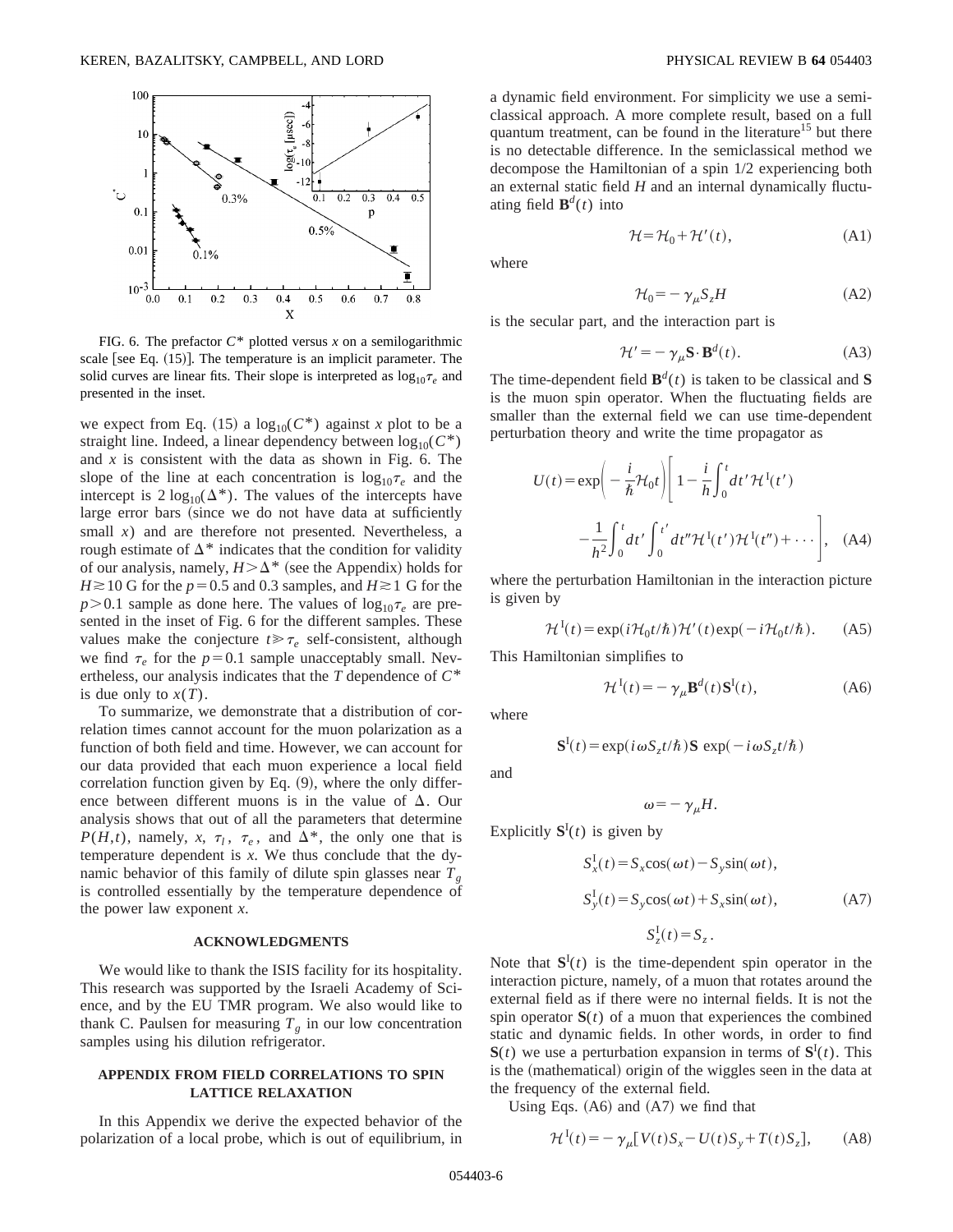where

$$
V(t) = B_x^d(t)\cos(\omega t) + B_y^d(t)\sin(\omega t),
$$
  

$$
U(t) = B_x^d(t)\sin(\omega t) - B_y^d(t)\cos(\omega t),
$$
  

$$
T(t) = B_z^d(t).
$$

The polarization of a muon at a given site as a function of time  $P_{z}(t)$  is given by

$$
P_z(t) = \operatorname{Tr}[\rho U^{\dagger}(t)\sigma_z U(t)] \tag{A9}
$$

where

$$
\rho\!=\!\frac{1+P_0\sigma_z}{2}
$$

and  $P_0$  is the initial polarization.

Equations  $(A9)$  and  $(A4)$  lead to the perturbation series

$$
P(t) = I + II + III + \cdots,\tag{A10}
$$

where

$$
I = \text{Tr}\{\rho \sigma_z\},
$$
  

$$
II = \frac{i}{\hbar} \int_0^t dt' \text{Tr} \rho[\mathcal{H}^{\text{I}}(t'), \sigma_z],
$$
 (A11)

$$
III = -\frac{1}{\hbar^2} \int_0^t dt' \int_0^{t'} dt'' \text{Tr} \rho \big[ \mathcal{H}^{I}(t''), [\mathcal{H}^{I}(t'), \sigma_z] \big].
$$

We now evaluate each term explicitly: The first term is simple. Since

$$
\operatorname{Tr}\{\rho \sigma_i\} = \begin{cases} P_0, & i = z \\ 0, & i = x, y \end{cases}
$$

we get  $I = P_0$ . In the second term we have

$$
[\mathcal{H}^{I}(t'), \sigma_z] = i \gamma_{\mu} [V(t') \sigma_y + U(t') \sigma_x].
$$

After the evaluation of the trace we find  $II=0$ . For the third term we find

$$
\begin{aligned} \operatorname{Tr}\rho[\mathcal{H}'(t''),[\mathcal{H}'(t'),\sigma_z]] &= P_0 \gamma_{\mu}^2[V(t'')V(t')] \\ &+ U(t'')U(t')], \end{aligned}
$$

where we have used the simplifying assumption that *V*, *U*, and *T* are classical fields. To progress further with the calculation it is helpful to introduce at this stage the ensemble average over all possible trajectories of  $\mathbf{B}_{\perp}^{d}(t)$ . Quantities in  $\langle \rangle$  will denote such an average and we can write

$$
\langle P_z \rangle = \langle I \rangle + \langle III \rangle \tag{A12}
$$

- 1P. C. Hohenberg and B. L. Halperin, Rev. Mod. Phys. **49**, 435  $(1977).$
- ${}^{2}$ H. Scher, M. F. Shlesinger, and J. Bendler, Phys. Today 44  $(1)$ , 26 (1991); J. Klafter, M. F. Shlesinger, and G. Zumofen, *ibid.*

where  $\langle I \rangle = P_0$  and

$$
\langle III \rangle = P_0 \gamma_\mu^2 \langle V(t'') V(t') + U(t'') U(t') \rangle.
$$

The meaning  $\langle B_i^d(t')B_j^d(t'')\rangle$  is to hold *t'* and *t''* fixed and to average over all possible fields in the systems between these times. This is a correlation function. We assume that there are no cross correlations and *x*,*y* symmetry so the only terms left to evaluate are of the form

$$
\langle V(t'')V(t') + U(t'')U(t')\rangle
$$
  
=  $\langle B_x^d(t')B_x^d(t'') + B_y^d(t')B_y^d(t'')\rangle \cos[\omega(t'' - t')].$ 

We now make the assumption that the correlation function depends only on the time difference and define

$$
\Phi(t'-t'') = \gamma_{\mu}^{2} \langle B_{x}^{d}(t')B_{x}^{d}(t'') + B_{y}^{d}(t')B_{y}^{d}(t'')\rangle, \tag{A13}
$$

so that finally

$$
\langle III \rangle = -P_0 \int_0^t dt' \int_0^{t'} dt'' \Phi(t'-t'') \cos[\omega(t'-t'')].
$$
\n(A14)

We can eliminate one of the integrals by writing

 $\tau=t'-t''$ .

$$
\tau'=t-t'.
$$

This transforms the integral into

$$
\int_0^t dt' \int_0^{t'} dt'' = \int_0^t d\tau \int_0^{t-\tau} d\tau'
$$

and we arrive at

$$
\langle III \rangle = -P_0 \int_0^t d\tau (t-\tau) \Phi(\tau) \cos(\omega \tau). \tag{A15}
$$

If we now write

$$
P_z(t) = P_0 \exp[-\Gamma(t)t], \tag{A16}
$$

expand this equation in powers of  $\Gamma$ , and compare it with Eqs.  $(A12)$  and  $(A15)$ , we find

$$
\Gamma(t)t = \int_0^t d\tau(t-\tau)\Phi(\tau)\cos(\omega\tau). \tag{A17}
$$

At late times, such that  $\Phi(t)$  is negligible, one finds that

$$
\Gamma(H,t) \to \frac{1}{T_1(H)} = \int_0^\infty \Phi(\tau) \cos(\omega \tau) d\tau.
$$
 (A18)

**49** (2), 33 (1996).

- <sup>3</sup>R. G. Palmer, D. L. Stein, E. Abrahams, and P. W. Anderson, Phys. Rev. Lett. **53**, 958 (1984).
- <sup>4</sup> A. T. Ogielski, Phys. Rev. B **32**, 7384 (1985).